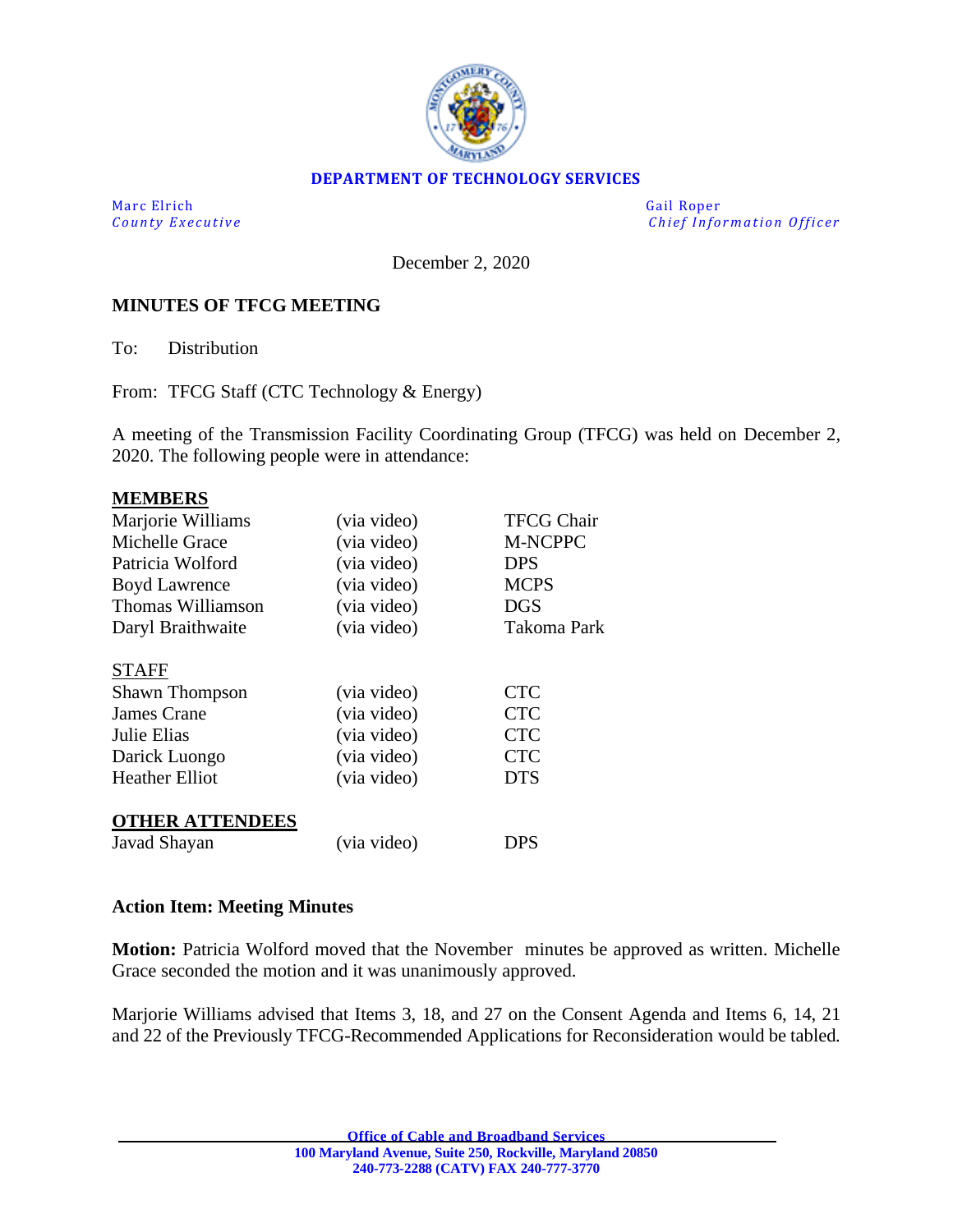Minutes of TFCG Meeting Held December 2, 2020 Page 2 of 17

## **Action Item: Consent Agenda Consent Agenda**

*1. Application Number:* 2020071227 *Type:* Minor Modification *Received (date):* 8/11/2020  *Revised:*11/04/2020

 *Revised:* 11/12/2020

*Applicant:* Jacobs on behalf of AT&T Wireless Full Corporate Name of the Facility Owner: New Cingular Wireless PCS, LLC *Site Name/Location:* Continental Plaza*/* 7101 Wisconsin Ave., Bethesda *Zoning Standard:* CR-3.0 *Property Owner:* 7101 Wisconsin Owner LLC *Description:* Replace six antennas. Remove six and attach nine RRH at 163' on an existing 143' building. *Tower Coordinator Recommendation:* Recommended. Recommendation is subject to compliance with all applicable laws. [https://montgomerycountytfcg.s3.amazonaws.com/Applications/MC2020071227+Applic](https://montgomerycountytfcg.s3.amazonaws.com/Applications/MC2020071227+Application.pdf) [ation.pdf](https://montgomerycountytfcg.s3.amazonaws.com/Applications/MC2020071227+Application.pdf)

*2. Application Number:* 2020081228 *Type:* Minor Modification *Received (date):* 8/06/2020  *Revised:* 11/13/2020

*Applicant:* Sitelink Wireless on behalf of T-Mobile *Site Name/Location:* Kensington House */* 10225 Frederick Ave., Kensington *Zoning Standard:* R-10 *Property Owner:* Bimblich-Diener & Co LLC *Description:* Replace six panel antennas and attach three RRH at 90' on an existing 83' building. Install two equipment cabinets on existing rooftop platform.. *Tower Coordinator Recommendation:* Recommended. Recommendation is subject to compliance with all applicable laws. [https://montgomerycountytfcg.s3.amazonaws.com/Applications/MC2020081228+Applic](https://montgomerycountytfcg.s3.amazonaws.com/Applications/MC2020081228+Application.pdf) [ation.pdf](https://montgomerycountytfcg.s3.amazonaws.com/Applications/MC2020081228+Application.pdf)

*3. Application Number:* 2020081234 *Type:* Minor Modification *Received (date):* 8/13/2020  *Revised:* 11/11/2020  *Revised:* 11/20/2020

*Applicant:* Jacobs on behalf of AT&T Wireless *Full Corporate Name of the Facility Owner:* New Cingular Wireless PCS, LLC *Site Name/Location:* Choice International*/*10750 Columbia Pike, Silver Spring *Zoning Standard:* CRT-2.25 *Property Owner:* 10720 Columbia Pike LLC *Description:* Replace three antennas and attach three RRH at 96' on an existing 84' office building.

*Tower Coordinator Recommendation:* Recommended. Recommendation is subject to compliance with all applicable laws.

[https://montgomerycountytfcg.s3.amazonaws.com/Applications/MC2020081234+Applic](https://montgomerycountytfcg.s3.amazonaws.com/Applications/MC2020081234+Application.pdf) [ation.pdf](https://montgomerycountytfcg.s3.amazonaws.com/Applications/MC2020081234+Application.pdf)

*4. Application Number:* 2020081235 *Type:* Minor Modification *Received (date):* 8/13/2020  *Revised:*11/04/2020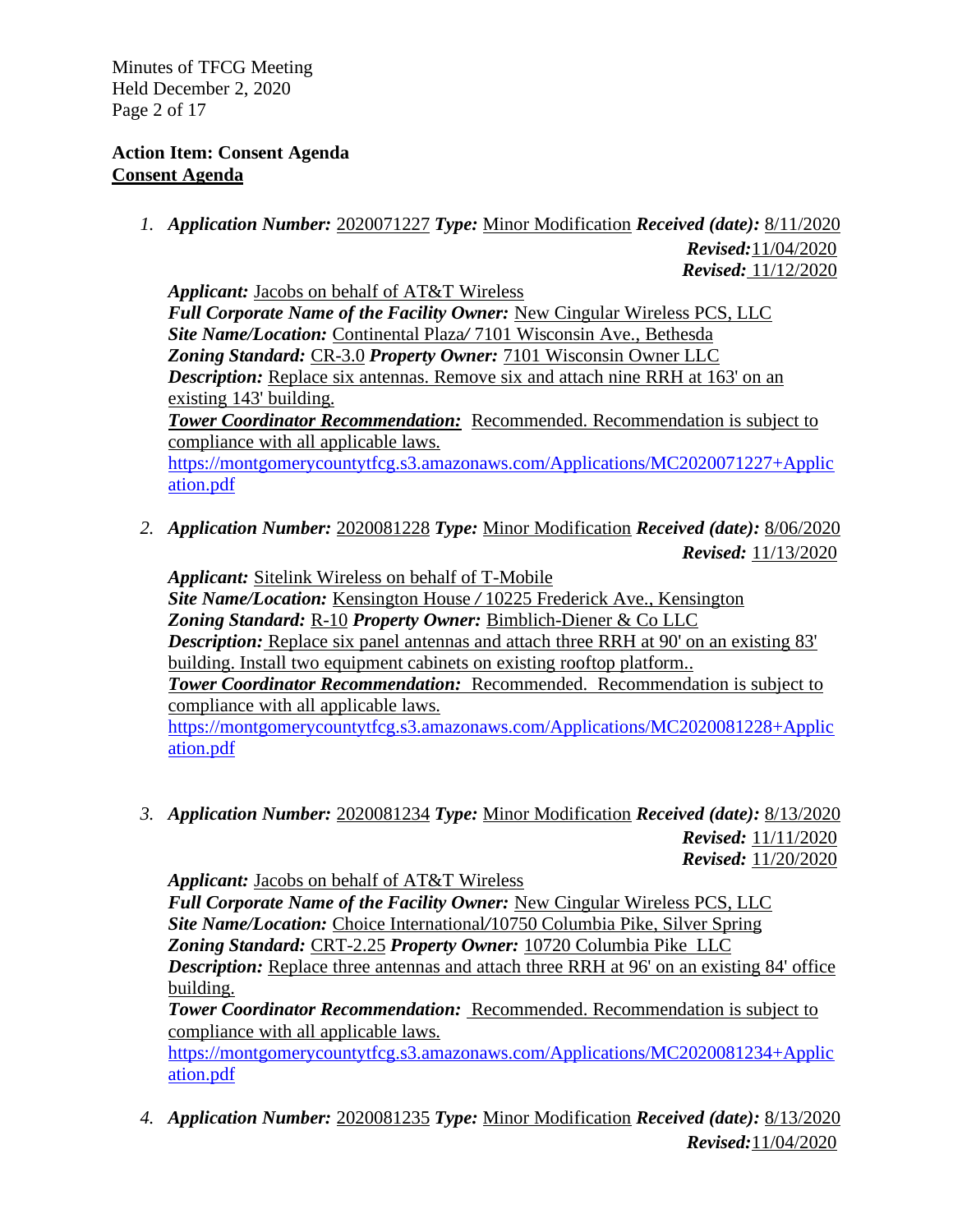*Applicant:* Jacobs on behalf of AT&T Wireless

*Full Corporate Name of the Facility Owner:* New Cingular Wireless PCS, LLC *Site Name/Location:* Londonderry Apts*/*17060 King James Way, Gaithersburg *Zoning Standard:* R-20 *Property Owner:* Londonderry Afforadable LLC **Description:** Replace three antennas. Remove (12) and attach nine RRH at 85'/86'/88' on an existing 81' building.

*Tower Coordinator Recommendation:* Recommended. Recommendation is subject to compliance with all applicable laws.

[https://montgomerycountytfcg.s3.amazonaws.com/Applications/MC2020081235+Applic](https://montgomerycountytfcg.s3.amazonaws.com/Applications/MC2020081235+Application.pdf) [ation.pdf](https://montgomerycountytfcg.s3.amazonaws.com/Applications/MC2020081235+Application.pdf)

*5. Application Number:* 2020081240 *Type:* Minor Modification *Received (date):* 8/14/2020

 *Revised:* 10/21/2020  *Revised:* 10/27/2020  *Revised:* 10/28/2020  *Revised:* 11/13/2020

*Applicant:* Jacobs on behalf of AT&T Wireless

*Full Corporate Name of the Facility Owner:* New Cingular Wireless PCS, LLC *Site Name/Location:* MDOT-Rockville*/* I-270 & Montrose Rd, Rockville *Zoning Standard:* R-90 *Property Owner:* MDOT / State Hwy Admin. *Description:* Replace three antennas and three RRH at 130' on an existing 140' monopole.

*Tower Coordinator Recommendation:* Recommended. Recommendation is subject to compliance with all applicable laws.

[https://montgomerycountytfcg.s3.amazonaws.com/Applications/MC2020081240+Applic](https://montgomerycountytfcg.s3.amazonaws.com/Applications/MC2020081240+Application.pdf) [ation.pdf](https://montgomerycountytfcg.s3.amazonaws.com/Applications/MC2020081240+Application.pdf)

*6. Application Number:* 2020081245 *Type:* Minor Modification *Received (date):* 8/17/2020  *Revised:* 10/21/2020  *Revised:* 11/13/2020

*Applicant:* Jacobs on behalf of AT&T Wireless *Full Corporate Name of the Facility Owner:* New Cingular Wireless PCS, LLC *Site Name/Location:* MDOT-Kensington*/* I-495 & Conn Ave (aka 9200 Kensington Parkway), Kensington *Zoning Standard:* R-90 *Property Owner:* MDOT / State Hwy Admin.

*Description:* Replace three antennas. Relocate three antennas and six RRH. Attach three RRH at 129' an existing 158' monopole.

*Tower Coordinator Recommendation:* Recommended. Recommendation is subject to compliance with all applicable laws.

[https://montgomerycountytfcg.s3.amazonaws.com/Applications/MC2020081245+Applic](https://montgomerycountytfcg.s3.amazonaws.com/Applications/MC2020081245+Application.pdf) [ation.pdf](https://montgomerycountytfcg.s3.amazonaws.com/Applications/MC2020081245+Application.pdf)

*7. Application Number:* 2020091273 *Type:* Minor Modification *Received: date):* 9/23/2020 *Revised:*11/18/2020

*Applicant:* Jacobs on behalf of AT&T Wireless *Full Corporate Name of the Facility Owner:* New Cingular Wireless PCS, LLC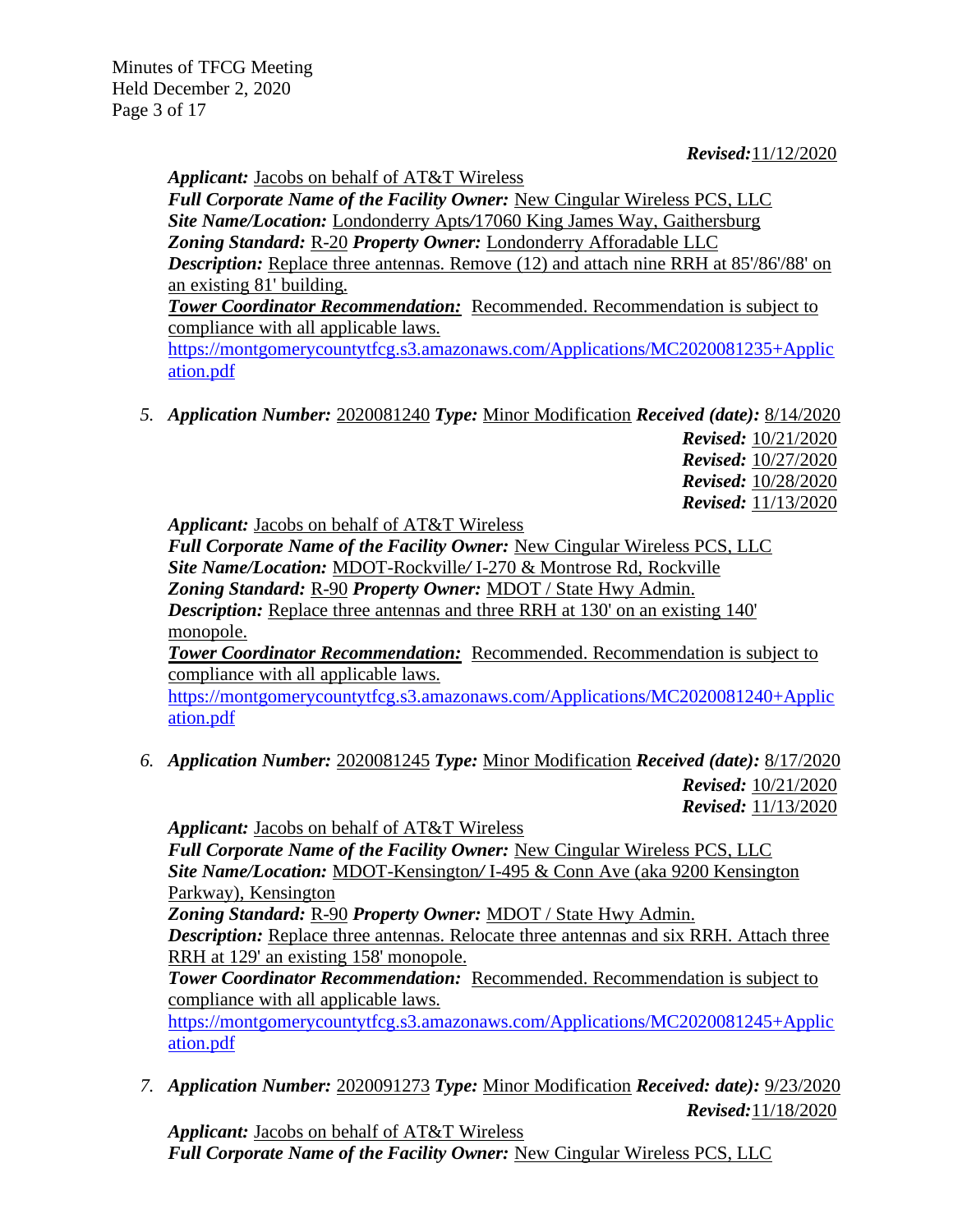Minutes of TFCG Meeting Held December 2, 2020 Page 4 of 17

> *Site Name/Location:* Rock Creek /8630 Fenton St, Silver Spring *Zoning Standard:* CR-5 *Property Owner:* Gudelsky c/o Grady Properties **Description:** Replace three antennas and attach six RRH at 150 $/152$  on an existing 143' building. **Tower Coordinator Recommendation:** Recommended. Recommendation is subject to

compliance with all applicable laws.

[https://montgomerycountytfcg.s3.amazonaws.com/Applications/MC2020091273+Applic](https://montgomerycountytfcg.s3.amazonaws.com/Applications/MC2020091273+Application.pdf) [ation.pdf](https://montgomerycountytfcg.s3.amazonaws.com/Applications/MC2020091273+Application.pdf)

*8. Application Number:* 2020091275 *Type:* Minor Modification *Received (date):* 9/22/2020  *Revised:* 11/04/2020  *Revised:* 11/17/2020

*Applicant:* Jacobs on behalf of AT&T Wireless *Full Corporate Name of the Facility Owner:* New Cingular Wireless PCS, LLC *Site Name/Location:* Wessling */*6931 Arlington Rd, Bethesda *Zoning Standard:* CRT-2.25 *Property Owner:* Greater Northeast LLC *Description:* Replace three antennas and attach six RRH at 64'/75' on an existing 57' building.

*Tower Coordinator Recommendation:* Recommended. Recommendation is subject to compliance with all applicable laws.

[https://montgomerycountytfcg.s3.amazonaws.com/Applications/MC2020091275+Applic](https://montgomerycountytfcg.s3.amazonaws.com/Applications/MC2020091275+Application.pdf) [ation.pdf](https://montgomerycountytfcg.s3.amazonaws.com/Applications/MC2020091275+Application.pdf)

*9. Application Number:* 2020091281 *Type:* Minor Modification *Received (date):* 9/25/2020  *Revised:* 11/20/2020  *Revised:* 11/24/2020

*Applicant:* Jacobs on behalf of AT&T Wireless

*Full Corporate Name of the Facility Owner:* New Cingular Wireless PCS, LLC *Site Name/Location:* Kenwood Country Club*/*5601 River Rd., Bethesda *Zoning Standard:* R-90 *Property Owner:* Kenwood Country Club **Description:** Replace three antennas and add nine RRH at 154' on an existing 230' tower. *Tower Coordinator Recommendation:* Recommended. Recommendation is subject to compliance with all applicable laws.

[https://montgomerycountytfcg.s3.amazonaws.com/Applications/MC2020091281+Applic](https://montgomerycountytfcg.s3.amazonaws.com/Applications/MC2020091281+Application.pdf) [ation.pdf](https://montgomerycountytfcg.s3.amazonaws.com/Applications/MC2020091281+Application.pdf)

*10. Application Number:* 2020091283 *Type:* Minor Modification *Received (date):* 9/29/2020  *Revised*: 10/20/2020  *Revised*: 11/18/2020

*Applicant:* Jacobs on behalf of AT&T Wireless *Full Corporate Name of the Facility Owner:* New Cingular Wireless PCS, LLC *Site Name/Location:* Chateau Apartments */* 9727 Mt. Pisgah Rd., Silver Spring *Zoning Standard:* R-H *Property Owner:* Hillzo LP *Description:* Remove two and attach three antennas and four RRHs at 140/142' on an existing 134' building.

*Tower Coordinator Recommendation:* Recommended. Recommendation is subject to compliance with all applicable laws.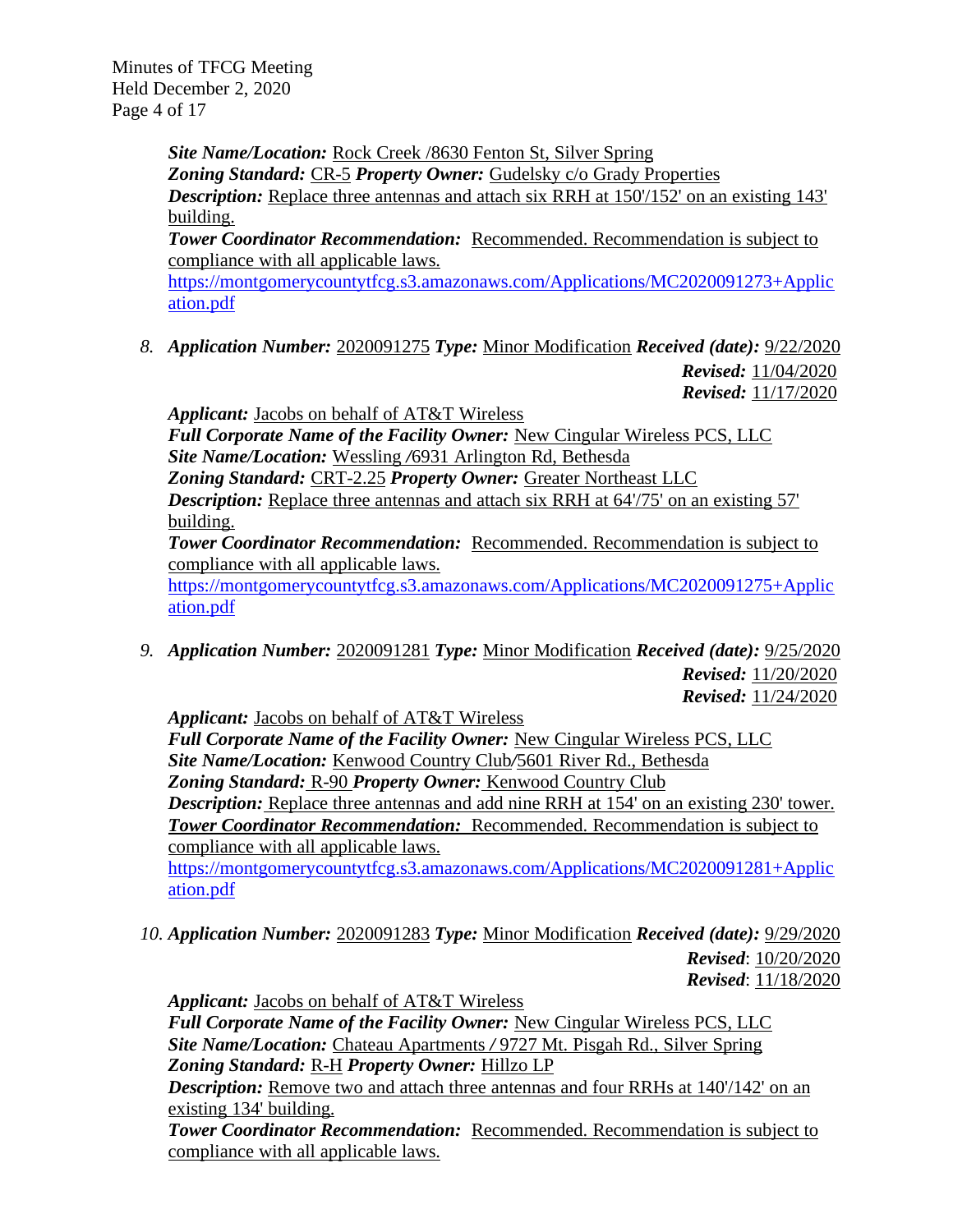Minutes of TFCG Meeting Held December 2, 2020 Page 5 of 17

> [https://montgomerycountytfcg.s3.amazonaws.com/Applications/MC2020091283+Applic](https://montgomerycountytfcg.s3.amazonaws.com/Applications/MC2020091283+Application.pdf) [ation.pdf](https://montgomerycountytfcg.s3.amazonaws.com/Applications/MC2020091283+Application.pdf)

*11. Application Number:* 2020091285 *Type:* Minor Modification *Received (date):* 9/29/2020

*Revised:* 10/12/2020 *Revised:* 11/16/2020

*Applicant:* SBA on behalf of T-Mobile

*Site Name/Location:* Oakview Recreation Assoc.*/*1101 Corliss St, Silver Spring *Zoning Standard:* R-90 *Property Owner:* Oakview Recreation Association *Description:* Replace three antennas. Remove six RHH and attach three RRH. Remove three TMA at 120' on an existing 120' monopole. Remove one and install two equipment cabinets in the existing equipment compound.

*Tower Coordinator Recommendation:* Recommended. Recommendation is subject to compliance with all applicable laws.

[https://montgomerycountytfcg.s3.amazonaws.com/Applications/MC2020091285+Applic](https://montgomerycountytfcg.s3.amazonaws.com/Applications/MC2020091285+Application.pdf) [ation.pdf](https://montgomerycountytfcg.s3.amazonaws.com/Applications/MC2020091285+Application.pdf)

*12. Application Number:* 2020091288 *Type:* Minor Modification *Received (date):* 9/29/2020  *Revised:* 11/11/2020

*Applicant:* Jacobs on behalf of AT&T Wireless

*Full Corporate Name of the Facility Owner:* New Cingular Wireless PCS, LLC *Site Name/Location:* Park Montgomery II*/* 8830 Piney Branch Rd, Silver Spring *Zoning Standard:* R-10 *Property Owner:* Pineway Towers Condominium Inc *Description:* Replace three antennas and attach six RRH at 132' on an existing 118' building.

*Tower Coordinator Recommendation:* Recommended. Recommendation is subject to compliance with all applicable laws.

[https://montgomerycountytfcg.s3.amazonaws.com/Applications/MC2020091288+Applic](https://montgomerycountytfcg.s3.amazonaws.com/Applications/MC2020091288+Application.pdf) [ation.pdf](https://montgomerycountytfcg.s3.amazonaws.com/Applications/MC2020091288+Application.pdf)

*13. Application Number:* 2020101296 *Type:* Minor Modification *Received (date):* 10/6/2020  *Revised:* 10/12/2020  *Revised:* 11/16/2020

*Applicant:* NB&C on behalf of T-Mobile *Site Name/Location:* National Capital Area/9190 Rockville Pike, Bethesda *Zoning Standard:* R-60 *Property Owner:* National Capital Area **Description:** Remove (3) antennas and (3) RRHs. Attach (6) antennas and (6) RRHs at 55' on a 45.6' building. *Tower Coordinator Recommendation:* Recommended. Recommendation is subject to compliance with all applicable laws.

[https://montgomerycountytfcg.s3.amazonaws.com/Applications/MC2020101296+Applic](https://montgomerycountytfcg.s3.amazonaws.com/Applications/MC2020101296+Application.pdf) [ation.pdf](https://montgomerycountytfcg.s3.amazonaws.com/Applications/MC2020101296+Application.pdf)

*14. Application Number:* 2020101304*Type:* Minor Modification *Received (date):* 10/13/2020  *Revised:* 11/13/2020 *Revised:* 11/16/2020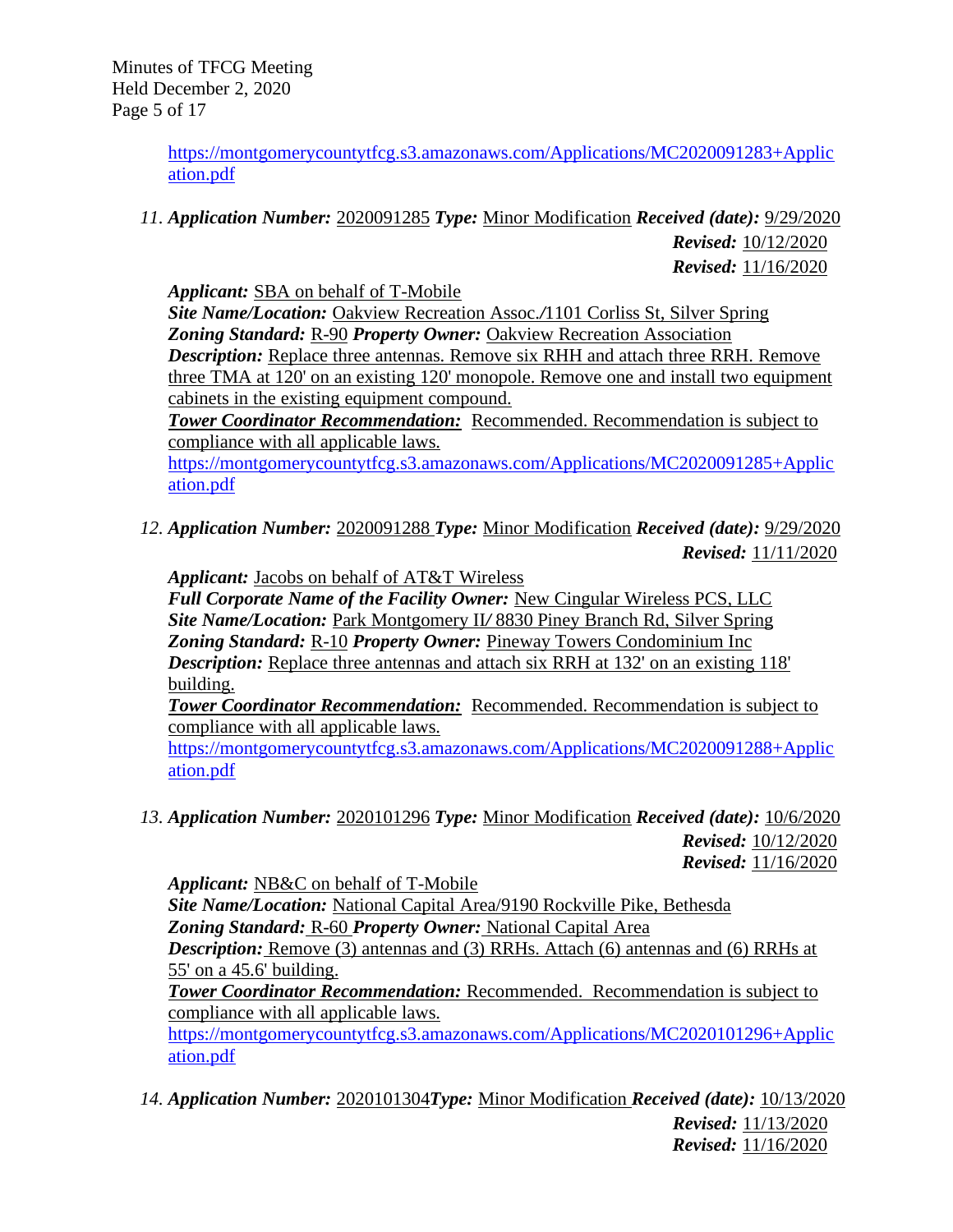Minutes of TFCG Meeting Held December 2, 2020 Page 6 of 17

> *Applicant:* SBA Network Services, LLC on behalf of T-Mobile *Site Name/Location:* Milestone/1 Milestone Center Ct, Germantown *Zoning Standard:* CR 2.0 *Property Owner:* WMMH Building LLC *Description:* T-Mobile is removing (3) existing antennas and (3) existing RRHs. They are adding (3) new antennas and (3) new RRhs on existing 150' monopole structure. *Tower Coordinator Recommendation:* Recommended. Recommendation is subject to compliance with all applicable laws. [https://montgomerycountytfcg.s3.amazonaws.com/Applications/MC2020101304+Applic](https://montgomerycountytfcg.s3.amazonaws.com/Applications/MC2020101304+Application.pdf) [ation.pdf](https://montgomerycountytfcg.s3.amazonaws.com/Applications/MC2020101304+Application.pdf)

*15. Application Number:* 2020101305 *Type:* Minor Modification *Received (date):*

10/14/2020 *Revised:* 10/16/2020  *Revised:* 11/11/2020

*Applicant:* NB+C on behalf of T-Mobile *Site Name/Location:* Faith Baptist Church*/*12907 Connecticut Ave, Silver Spring *Zoning Standard:* R-60 *Property Owner:* Living Spring Community Church, Inc *Description:* Remove (3) antennas, (9) TMAs and (3) RRHs. Attach (9) antennas, (9) RRHs at 39.5'/47'/53' on a 70' building. *Tower Coordinator Recommendation:* Recommended. Recommendation is subject to compliance with all applicable laws. [https://montgomerycountytfcg.s3.amazonaws.com/Applications/MC2020101305+Applic](https://montgomerycountytfcg.s3.amazonaws.com/Applications/MC2020101305+Application.pdf) [ation.pdf](https://montgomerycountytfcg.s3.amazonaws.com/Applications/MC2020101305+Application.pdf)

*16. Application Number:* 2020101308 *Type:* Minor Modification *Received (date):*

10/20/2020 *Revised:* 10/27/2020  *Revised:* 11/11/2020

*Applicant:* Smartlink Group on behalf of AT&T Wireless *Full Corporate Name of the Facility Owner:* New Cingular Wireless PCS, LLC *Site Name/Location:* WWDC Radio Tower*/*8744 Brookville Rd, Silver Spring *Zoning Standard:* IM-2.5 *Property Owner:* Chancellor Media Corp. *Description:* Remove and replace (6) antennas. Remove (3) and attach (6) RRHs at 177' on 743' tower. *Tower Coordinator Recommendation:* Recommended. Recommendation is subject to

compliance with all applicable laws. [https://montgomerycountytfcg.s3.amazonaws.com/Applications/MC2020101308+Applic](https://montgomerycountytfcg.s3.amazonaws.com/Applications/MC2020101308+Application.pdf) [ation.pdf](https://montgomerycountytfcg.s3.amazonaws.com/Applications/MC2020101308+Application.pdf)

*17. Application Number:* 2020101312 *Type:* Minor Modification *Received (date):* 10/22/2020 *Revised:* 10/27/2020  *Revised:* 11/12/2020

*Applicant:* Sitelink on behalf of T-Mobile *Site Name/Location:* Lakewood at Georgia */* 11510 Georgia Ave, Silver Spring *Zoning Standard:* CR-3.0 *Property Owner:* Lakewood at Georgia Ave, LLC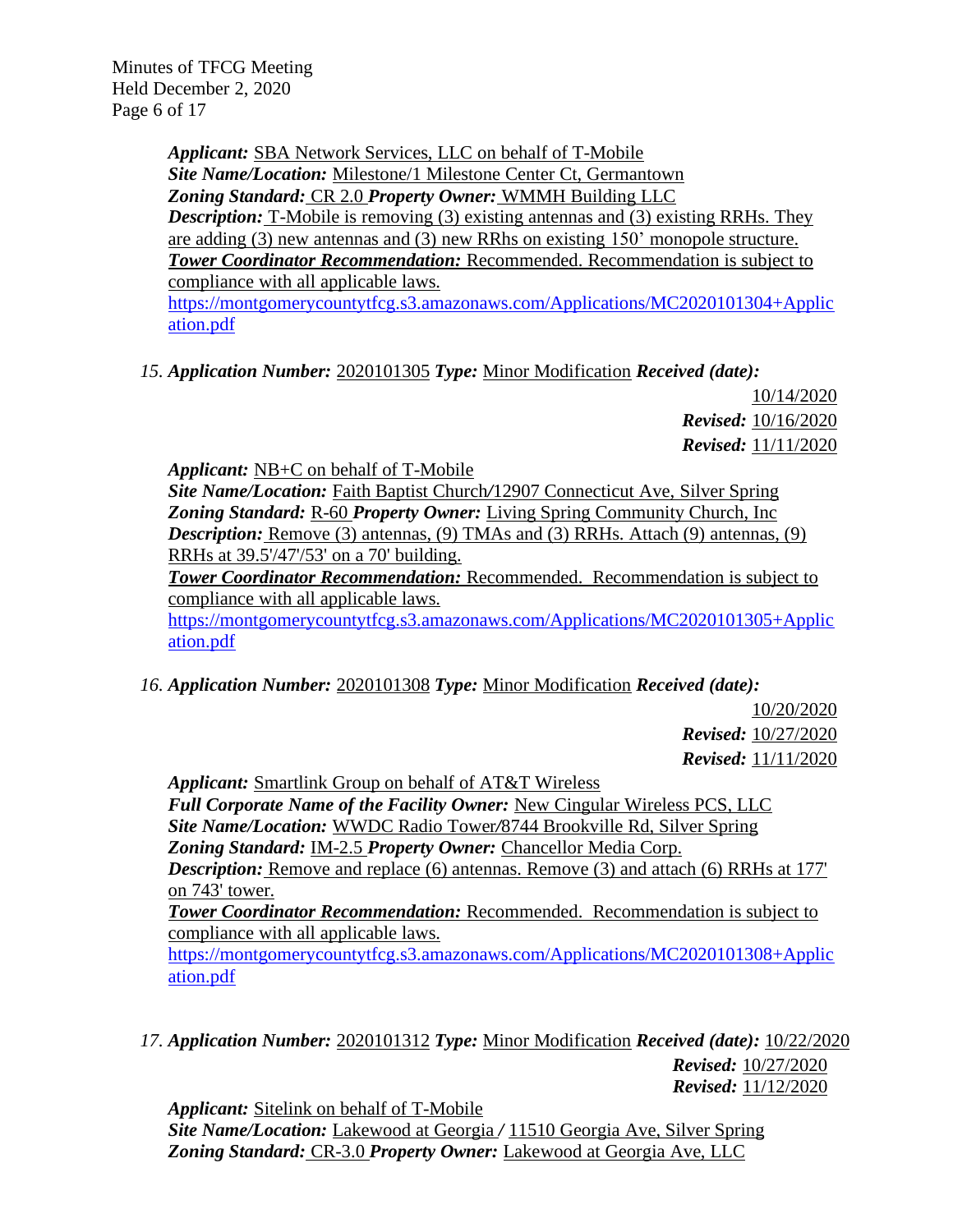Minutes of TFCG Meeting Held December 2, 2020 Page 7 of 17

> **Description:** T-Mobile proposes to install (3) new panel antennas, remove and replace (6) RRUs, and install (2) new cabinets at the existing telecom rooftop site. No ground work. *Tower Coordinator Recommendation:* Recommended. Recommendation is subject to compliance with all applicable laws.

> [https://montgomerycountytfcg.s3.amazonaws.com/Applications/MC+2020101312+Appli](https://montgomerycountytfcg.s3.amazonaws.com/Applications/MC+2020101312+Application.pdf) [cation.pdf](https://montgomerycountytfcg.s3.amazonaws.com/Applications/MC+2020101312+Application.pdf)

*18. Application Number:*2020101317*Type:*Minor Modification *Received (date):* 10/29/2020 *Revised:* 11/24/2020

*Applicant:* Sitelink on behalf of T-Mobile

*Site Name/Location:* EZ Storage‐ Middlebrook*/*12211 Middlebrook Rd, Germantown *Zoning Standard:* R-200 *Property Owner:* Middlebrook Land LLLP c/o Siena Corp *Description:* T-Mobile proposes to remove (3) existing antennas, remove (3) existing RRUs, and install (6) new antennas, install (6) new RRUs, and install (2) new cabinets at the existing telecom site.

*Tower Coordinator Recommendation:* Recommended. Recommendation is subject to compliance with all applicable laws.

[https://montgomerycountytfcg.s3.amazonaws.com/Applications/MC2020101317+Applic](https://montgomerycountytfcg.s3.amazonaws.com/Applications/MC2020101317+Application.pdf) [ation.pdf](https://montgomerycountytfcg.s3.amazonaws.com/Applications/MC2020101317+Application.pdf)

*19. Application Number:* 2020101318 *Type:* Minor Modification *Received (date):*10/29/2020 *Revised:* 11/16/2020 *Revised:* 11/24/2020

*Applicant:* Sitelink on behalf of T-Mobile

*Site Name/Location:* Double Tree Hotel*/* 8120 Wisconsin Ave, Bethesda *Zoning Standard:* CR-3.0 *Property Owner:* Tar Heel Owner, LLC *Description:* T-Mobile proposes to remove and replace (9) panel antennas, remove (3) RRUs, and intstall (6) new RRUs and install (2) new cabinets at the existing telecom rooftop site.

*Tower Coordinator Recommendation:* Recommended. Recommendation is subject to compliance with all applicable laws.

[https://montgomerycountytfcg.s3.amazonaws.com/Applications/MC2020101318+Applic](https://montgomerycountytfcg.s3.amazonaws.com/Applications/MC2020101318+Application.pdf) [ation.pdf](https://montgomerycountytfcg.s3.amazonaws.com/Applications/MC2020101318+Application.pdf)

*20. Application Number:* 2020111321 *Type:* Minor Modification *Received (date):*11/4/2020  *Revised:* 11/24/2020  *Revised:* 11/25/2020

*Applicant*: Jacobs on behalf of AT&T Wireless

*Full Corporate Name of the Facility Owner:* New Cingular Wireless PCS, LLC *Site Name/Location:* Chevy Chase Building */* 5530 Wisconsin Ave., Chevy Chase *Zoning Standard:* CR-3.0 *Property Owner:* Friendship Properties Ltd.

**Description:** Replace six antennas and attach nine RRH at 174'/185' on an existing 159' building.

*Tower Coordinator Recommendation:* Recommended. Recommendation is subject to compliance with all applicable laws.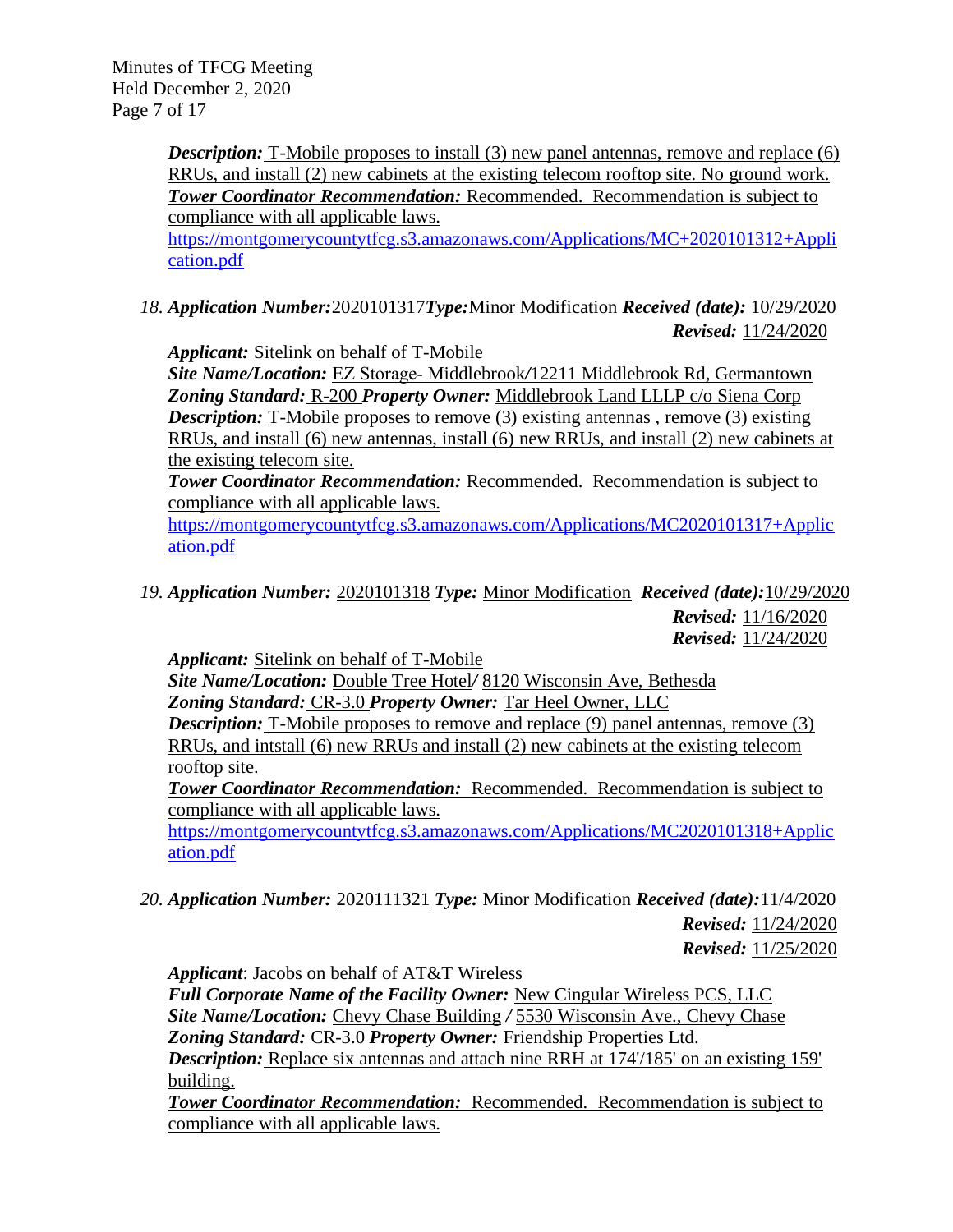[https://montgomerycountytfcg.s3.amazonaws.com/Applications/MC+2020111321+Appli](https://montgomerycountytfcg.s3.amazonaws.com/Applications/MC+2020111321+Application.pdf) [cation.pdf](https://montgomerycountytfcg.s3.amazonaws.com/Applications/MC+2020111321+Application.pdf)

*21. Application Number:* 2020111322 *Type:* Minor Modification *Received (date):*11/12/2020  *Revised:* 11/24/2020

*Applicant:* Sitelink on behalf of T-Mobile *Site Name/Location:* The Overlook*/* 3200 N. Leisure World Blvd,Silver Spring *Zoning Standard:* PRC *Property Owner:* Vantage Point East *Description:* T-Mobile proposes to install (4) new panel antennas, (3) new RRUs, and (2) new cabinet at the existing telecom rooftop site. **Tower Coordinator Recommendation:** Recommended. Recommendation is subject to compliance with all applicable laws. [https://montgomerycountytfcg.s3.amazonaws.com/Applications/MC2020111322+Applic](https://montgomerycountytfcg.s3.amazonaws.com/Applications/MC2020111322+Application.pdf) [ation.pdf](https://montgomerycountytfcg.s3.amazonaws.com/Applications/MC2020111322+Application.pdf)

*22. Application Number:* 2020111323 *Type:* Minor Modification *Received (date):*11/13/2020  *Revised:* 11/23/2020

*Applicant:* Sitelink on behalf of T-Mobile

*Site Name/Location:* Bethesda Marriott/ 6711 Democracy Blvd, Bethesda *Zoning Standard:* CR 1.5 *Property Owner:* Rock Springs Properties

*Description:* I Remove four antennas and four RRH. Attach eight antennas and eight RRH at 121' on an existng 108' building. Install two equipment cabients at rooftop level. *Tower Coordinator Recommendation:* Recommended. Recommendation is subject to compliance with all applicable laws.

[https://montgomerycountytfcg.s3.amazonaws.com/Applications/MC2020111323+Applic](https://montgomerycountytfcg.s3.amazonaws.com/Applications/MC2020111323+Application.pdf) [ation.pdf](https://montgomerycountytfcg.s3.amazonaws.com/Applications/MC2020111323+Application.pdf)

*23. Application Number:* 2020111324 *Type:* Minor Modification *Received (date):* 11/13/2020  *Revised:* 11/20/2020

*Applicant:* Sitelink on behalf of T-Mobile *Site Name/Location:* Londonderry Apts*/*17060 King James Way, Gaithersburg *Zoning Standard:* R-10 *Property Owner:* Londonderry Afforadable LLC *Description:* Remove four antennas and four RRH. Attach eight antennas and eight RRH at 86'/97' on an existing 85' building. Install two equipment cabinets at rooftop level. *Tower Coordinator Recommendation:* Recommended. Recommendation is subject to compliance with all applicable laws. [https://montgomerycountytfcg.s3.amazonaws.com/Applications/MC2020111324+Applic](https://montgomerycountytfcg.s3.amazonaws.com/Applications/MC2020111324+Application.pdf) [ation.pdf](https://montgomerycountytfcg.s3.amazonaws.com/Applications/MC2020111324+Application.pdf)

*24. Application Number:* 202020111325 *Type:* Minor Modification *Received(date):* 11/13/2020  *Revised:* 11/24/2020

*Applicant:* Sitelink on behalf of T-Mobile *Site Name/Location:* Layhill Rd*/*14301 Layhill Rd, Silver Spring *Zoning Standard:* EOF-1.0 *Property Owner:* Layhill Associates LLC *Description:* Replace four antennas and attach four RRH at 44' on an existing 25' building. Install two equipment cabinets at rooftop level.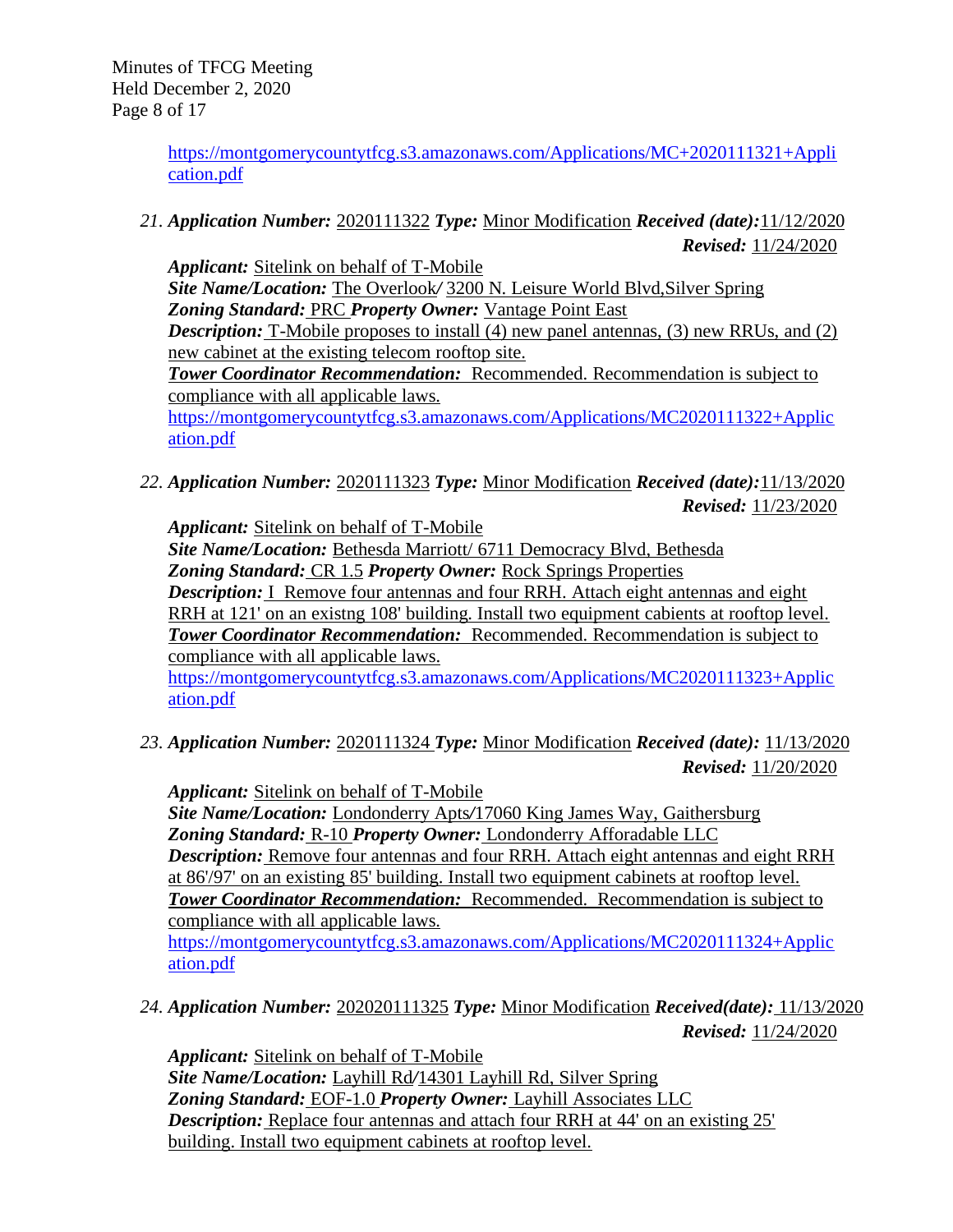Minutes of TFCG Meeting Held December 2, 2020 Page 9 of 17

> *Tower Coordinator Recommendation:* Recommended with condition that applicant must apply to the Board of Appeals for a modification of the existing Special Exception (S-2492) if necessary. Recommendation is subject to compliance with all applicable laws.

[https://montgomerycountytfcg.s3.amazonaws.com/Applications/MC2020111325+Applic](https://montgomerycountytfcg.s3.amazonaws.com/Applications/MC2020111325+Application.pdf) [ation.pdf](https://montgomerycountytfcg.s3.amazonaws.com/Applications/MC2020111325+Application.pdf)

*25. Application Number:* 202020111326 *Type:* Minor Modification *Received (date):* 11/13/2020

 *Revised:* 11/24/2020

*Applicant:* Sitelink on behalf of T-Mobile *Site Name/Location:* Wayne Manchester Towers*/*75 Wayne Ave E, Silver Spring *Zoning Standard:* R-10 *Property Owner:* Wayne Manchester Limited Partnership *Description:* Attach four antennas and four RRH at 82'/86' on an existing 79' building. Install two equipment cabients at rooftop level. *Tower Coordinator Recommendation:* Recommended. Recommendation is subject to compliance with all applicable laws. [https://montgomerycountytfcg.s3.amazonaws.com/Applications/MC2020111326+Applic](https://montgomerycountytfcg.s3.amazonaws.com/Applications/MC2020111326+Application.pdf) [ation.pdf](https://montgomerycountytfcg.s3.amazonaws.com/Applications/MC2020111326+Application.pdf)

Michelle Grace made a motion that the remaining items on the Consent Agenda be recommended. Gregory Russ seconded the motion and it was unanimously approved.

## **Previously TFCG-Recommended Applications for Reconsideration**

Marjorie Williams explained that these applications had been brought back for discussion before the committee.

Shawn Thompson advised the reason for reconsideration is the submissions had lower power values for the antennas. They went through the review process as integrated antennas, and the specification sheets had indicated a lower power output but research into FCC filings found the specification sheets were not factoring in the gain of the antennas when determining the max ERP. The significance of this was that power levels for the antennas were presented in the application as below 1000 watts but in fact exceeded that threshold.

These applications thus were updated to reflect the correct power level values and the sites were no longer checked as categorically excluded but required a routine environmental evaluation.

These applications had not yet been permitted through DPS, which had been notified of the corrections needed.

Boyd Lawrence inquired if the applicants are required to conduct RF EME reports on all types of structures. Shawn Thompson responded that the RF EME reports are required based on the frequencies used by the proposed antennas and the requirements are guided by FCC OET Bulletin 65.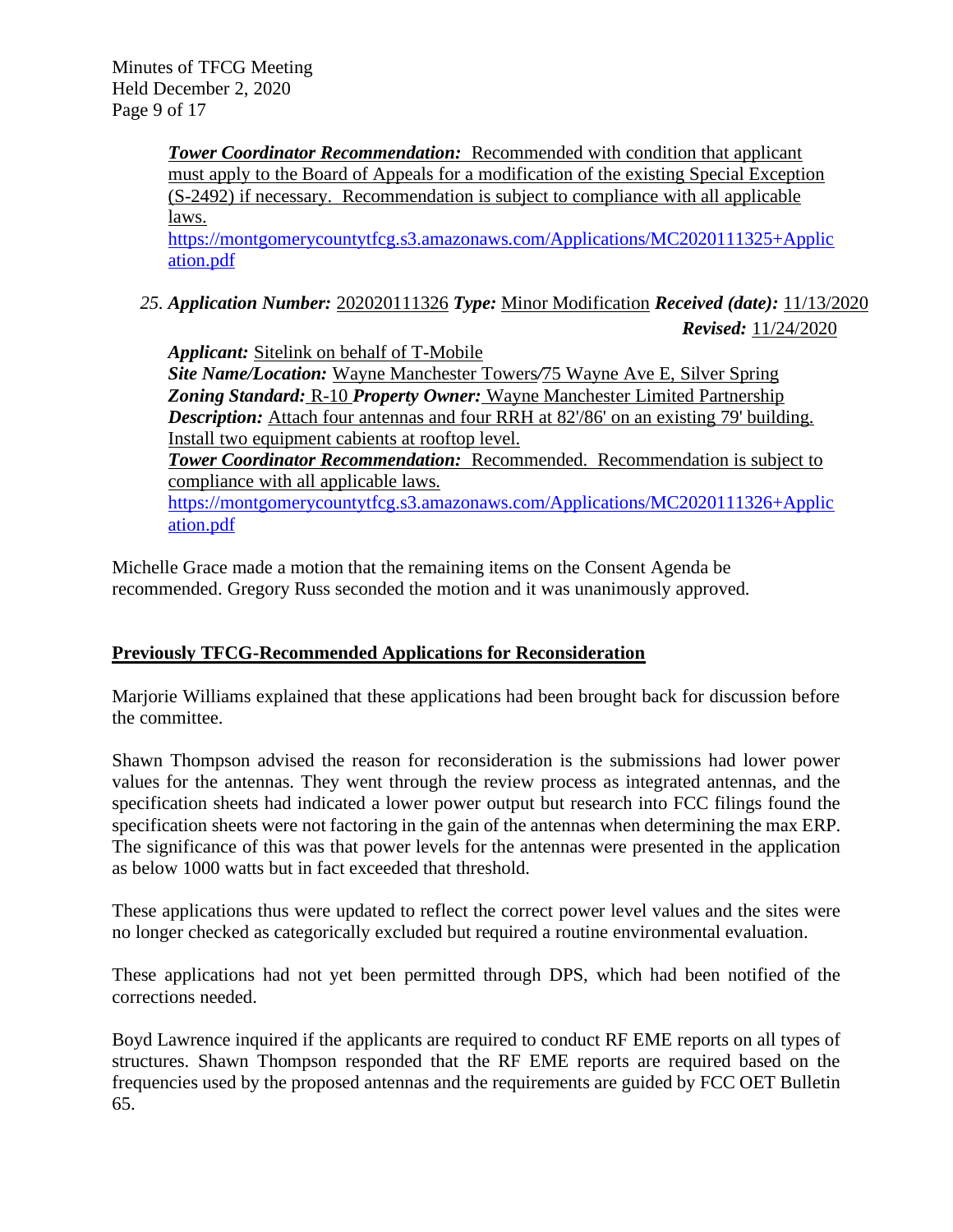Minutes of TFCG Meeting Held December 2, 2020 Page 10 of 17

Michelle Grace inquired about the applicants' process for subsequent modification and any changes to the design plan. Shawn Thompson advised the RF EME Reports did not result in substantive changes, only the output and the categorical exclusion status.

Marjorie Williams reiterated online access and box.net access for committee members as online public access.

Gregory Russ asked about signage. Shawn Thompson advised the RF EME reports would show what signage is required. Michelle Grace asked if DPS looked at signage issues in their process. Patricia Wolford advised that for zoning, signage would be looked at if a requirement per specific building code but DPS would take into account FCC issues, other than what was discussed and recommended at the TFCG. Javad Shayan advised signage would be reviewed by DPS if the site is in the ROW. Marjorie Williams advised she would check further with the county attorney and DPS.

Boyd Lawrence inquired about meeting applicants on site at the school properties on the agenda, Items 18 and 23. After discussion, it was decided not to reconsider these two applications until January, giving Boyd Lawrence an opportunity to meet the applicants on site.

1. *Application Number:* 2020051135 *Type:* Minor Modification *Received (date):* 5/01/2020 *Revised*: 5/11/2020  *Revised:* 11/11/2020

*Applicant:* Advantage Engineers on Behalf of T-Mobile *Site Name/Location:* Rock Creek Terrace Apts */* 12630 Veirs Mill Rd., Rockville *Zoning Standard:* R-10 *Property Owner:* Rock Creek Terrace LP *Description:* Remove two antennas and one RRH. Add three antennas and three RRHs at 175' on an existing 156' building. *Tower Coordinator Recommendation:* Recommended. Recommendation is subject to compliance with all applicable laws.

[https://montgomerycountytfcg.s3.amazonaws.com/Applications/MC2020051135+Applic](https://montgomerycountytfcg.s3.amazonaws.com/Applications/MC2020051135+Application.pdf) [ation.pdf](https://montgomerycountytfcg.s3.amazonaws.com/Applications/MC2020051135+Application.pdf)

2. *Application Number:* 2020051136 *Type:* Minor Modification *Received (date):* 5/01/2020 *Revised*: 5/14/2020 *Revised*: 5/15/2020  *Revised:* 11/11/2020

*Applicant:* Advantage Engineers on Behalf of T-Mobile *Site Name/Location:* Berkshire Towers */* 11235 Oak Leaf Dr., Silver Spring *Zoning Standard:* R-10 *Property Owner:* Enclave Holdings LLC *Description:* Remove five antennas and one RRH. Add six antennas and three RRHs at 174' on an existing 161' building. *Tower Coordinator Recommendation:* Recommended. Recommendation is subject to

compliance with all applicable laws. [https://montgomerycountytfcg.s3.amazonaws.com/Applications/MC2020051136+Applic](https://montgomerycountytfcg.s3.amazonaws.com/Applications/MC2020051136+Application.pdf) [ation.pdf](https://montgomerycountytfcg.s3.amazonaws.com/Applications/MC2020051136+Application.pdf)

3. *Application Number:* 2020051145 *Type:* Minor Modification *Received (date):* 5/12/2020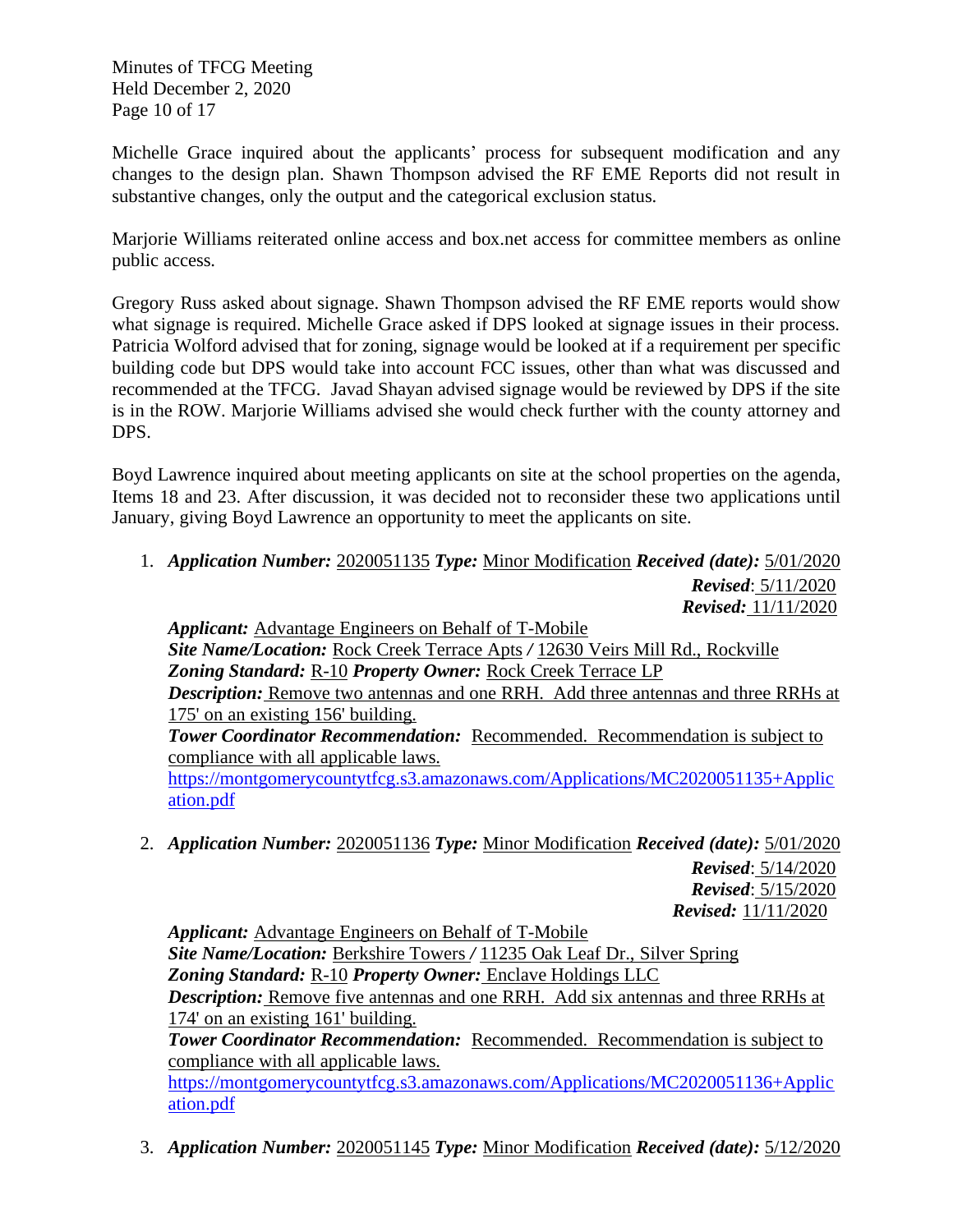Minutes of TFCG Meeting Held December 2, 2020 Page 11 of 17

> *Revised:* 5/29/2020  *Revised:* 11/20/2020

*Applicant:* NB&C on behalf of T-Mobile

*Site Name/Location:* Chevy Chase Building */* 5530 Wisconsin Ave., Chevy Chase Zoning Standard: CR-3.0 Property Owner: Friendship Properties Ltd. *Description:* Remove two antennas and one RRH. Add six antennas and three RRHs at

166' on an existing 159' building.

*Tower Coordinator Recommendation:* Recommended. Recommendation is subject to compliance with all applicable laws.

[https://montgomerycountytfcg.s3.amazonaws.com/Applications/MC2020051145+Applic](https://montgomerycountytfcg.s3.amazonaws.com/Applications/MC2020051145+Application.pdf) [ation.pdf](https://montgomerycountytfcg.s3.amazonaws.com/Applications/MC2020051145+Application.pdf)

4. *Application Number:* 2020051147 *Type:* Minor Modification *Received (date):* 5/12/2020 *Revised*: 5/18/2020  *Revised:* 11/17/2020

*Applicant:* NB&C on Behalf of T-Mobile

*Site Name/Location:* WSSC Great Seneca /12600 Great Seneca Hwy., Germantown *Zoning Standard:* R-200 *Property Owner:* WSSC

*Description:* Remove three antennas. Add three antennas and three RRHs at 140' on an existing 228' tower.

**Tower Coordinator Recommendation:** Recommended on condition the applicant provides written approval from WSSC at the time of permitting. Recommendation is subject to compliance with all applicable laws.

[https://montgomerycountytfcg.s3.amazonaws.com/Applications/MC2020051147+Applic](https://montgomerycountytfcg.s3.amazonaws.com/Applications/MC2020051147+Application.pdf) [ation.pdf](https://montgomerycountytfcg.s3.amazonaws.com/Applications/MC2020051147+Application.pdf)

5. *Application Number:* 2020051148 *Type:* Minor Modification *Received (date):* 5/12/2020 *Revised*: 5/18/2020  *Revised:* 11/11/2020

*Applicant:* NB&C on Behalf of T-Mobile *Site Name/Location:* Walkers House */* 18700 Walkers Choice Rd, Gaithersburg *Zoning Standard:* R-10 *Property Owner:* Walker House Owner LLC *Description:* Remove two antennas and one RRH. Add three antennas and three RRHs at 82'/85' on an existing 75' building. *Tower Coordinator Recommendation:* Recommended. Recommendation is subject to compliance with all applicable laws. [https://montgomerycountytfcg.s3.amazonaws.com/Applications/MC2020051147+Applic](https://montgomerycountytfcg.s3.amazonaws.com/Applications/MC2020051147+Application.pdf) [ation.pdf](https://montgomerycountytfcg.s3.amazonaws.com/Applications/MC2020051147+Application.pdf)

6. *Application Number:* 2020051169 *Type:* Minor Modification *Received (date):* 5/28/2020  *Revised:* 7/02/2020

*Revised:* 11/11/20

*Applicant:* Advantage Engineers on behalf of T-Mobile *Site Name/Location:* Core Building*/*12800 Middlebrook Rd., Germantown *Zoning Standard:* CR-1.25 *Property Owner:* Gunners Lake Thirteen LP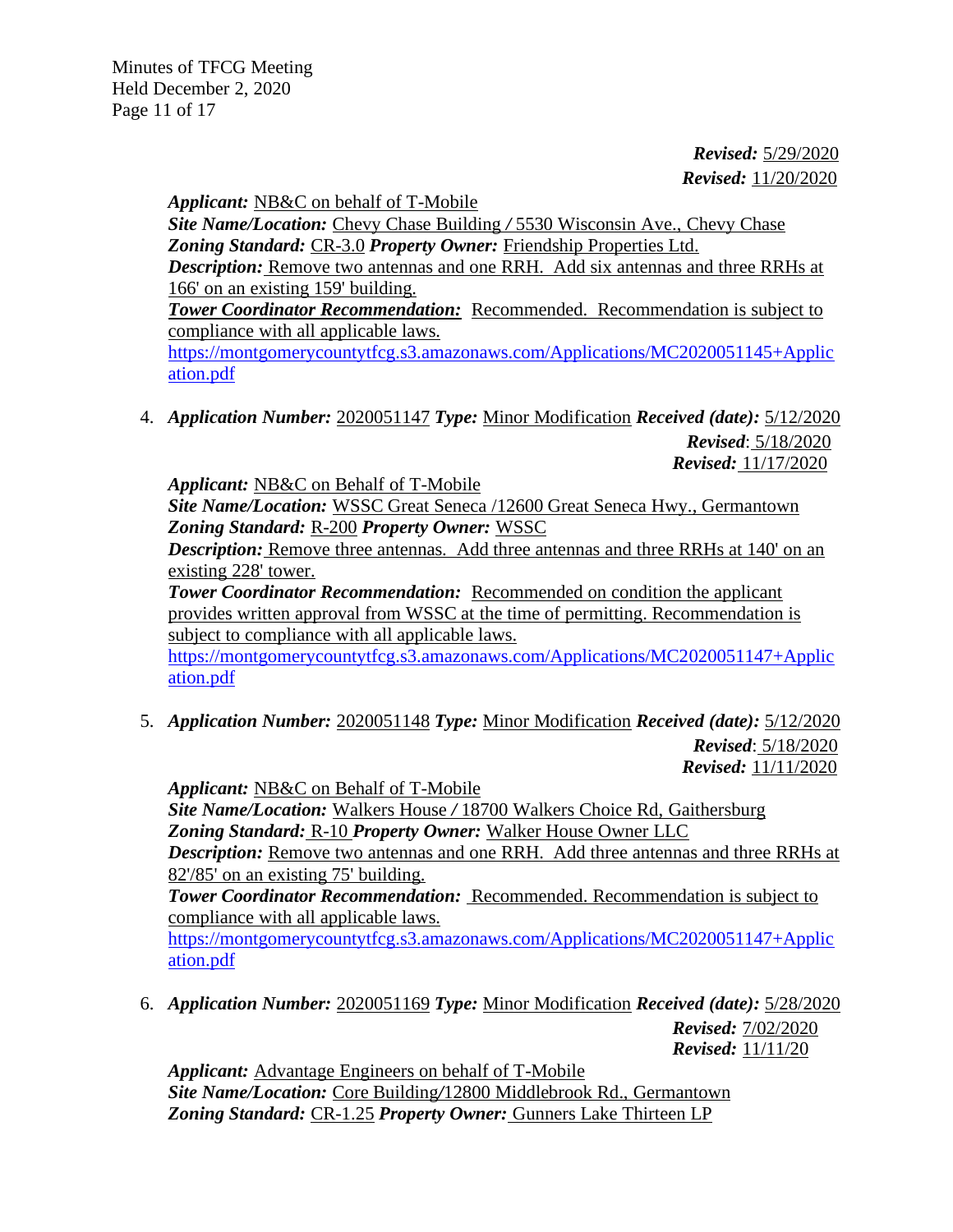Minutes of TFCG Meeting Held December 2, 2020 Page 12 of 17

> *Description:* Remove two antennas and one RRH. Add three antennas and three RRHs at 65' on an existing 52' building. **Tower Coordinator Recommendation:** Recommended. Recommendation is subject to

> compliance with all applicable laws. [https://montgomerycountytfcg.s3.amazonaws.com/Applications/MC2020051169+Applic](https://montgomerycountytfcg.s3.amazonaws.com/Applications/MC2020051169+Application.pdf) [ation.pdf](https://montgomerycountytfcg.s3.amazonaws.com/Applications/MC2020051169+Application.pdf)

7. *Application Number:* 2020061171 *Type:* Minor Modification *Received (date):* 6/05/2020

*Revised:* 6/10/2020

 *Revised:*11/17/2020

*Applicant:* NB&C on behalf T-Mobile *Site Name/Location:* Pepco 660-N */* 11313 Deborah Dr., Rockville *Zoning Standard:* R-90 *Property Owner:* Pepco *Description:* Remove three antennas and three RRHs. Add nine antennas and six RRHs at 132' on an existing 137.5' tower. *Tower Coordinator Recommendation:* Recommended. Recommendation is subject to compliance with all applicable laws. [https://montgomerycountytfcg.s3.amazonaws.com/Applications/MC2020061171+Applic](https://montgomerycountytfcg.s3.amazonaws.com/Applications/MC2020061171+Application.pdf) [ation.pdf](https://montgomerycountytfcg.s3.amazonaws.com/Applications/MC2020061171+Application.pdf)

8. *Application Number:* 2020061172 *Type:* Minor Modification *Received (date):* 6/08/2020 *Revised:* 6/10/2020  *Revised:* 11/11/2020

*Applicant:* NB&C on behalf T-Mobile

*Site Name/Location:* Rockville Measuring Station */* 15030 Frederick Rd., Rockville *Zoning Standard:* IM-2.5 *Property Owner:* Atlantic Seaboard Corp *Description:* Remove nine antennas and three RRHs. Add nine antennas and six RRHs at

165' on an existing 188' tower.

*Tower Coordinator Recommendation:* Recommended. Recommendation is subject to compliance with all applicable laws.

[https://montgomerycountytfcg.s3.amazonaws.com/Applications/MC2020061172+Applic](https://montgomerycountytfcg.s3.amazonaws.com/Applications/MC2020061172+Application.pdf) [ation.pdf](https://montgomerycountytfcg.s3.amazonaws.com/Applications/MC2020061172+Application.pdf)

9. *Application Number:* 2020061197 *Type:* Minor Modification *Received (date):* 6/29/2020  *Revised:* 7/07/2020 *Revised:* 7/29/2020  *Revised:* 11/17/2020

*Applicant:* NB&C on behalf of T-Mobile *Site Name/Location:* Pepco 106-N*/*East Village Ave @ Doubleland Rd., Gaithersburg *Zoning Standard:* R-200 *Property Owner:* Pepco *Description:* Remove six antennas. Add nine antennas and six RRHs at 121' on an existing 129' tower. **Tower Coordinator Recommendation:** Recommended. Recommendation is subject to compliance with all applicable laws.

[https://montgomerycountytfcg.s3.amazonaws.com/Applications/MC2020061197+Applic](https://montgomerycountytfcg.s3.amazonaws.com/Applications/MC2020061197+Application.pdf) [ation.pdf](https://montgomerycountytfcg.s3.amazonaws.com/Applications/MC2020061197+Application.pdf)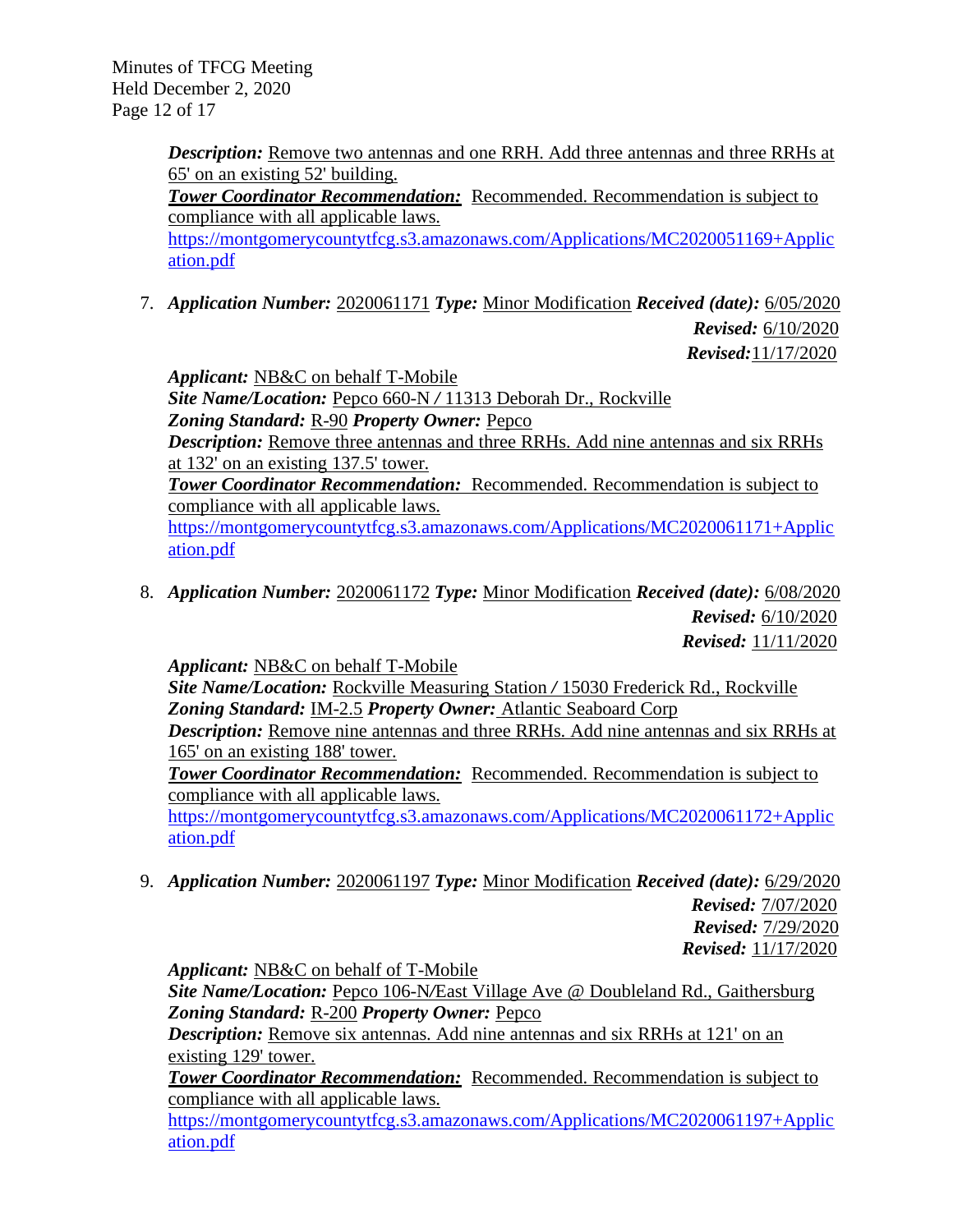Minutes of TFCG Meeting Held December 2, 2020 Page 13 of 17

# 10. *Application Number:* 2020061198 *Type:* Minor Modification *Received (date):* 7/10/2020 *Revised:* 7/17/2020  *Revised:* 11/12/2020

*Applicant:* NB&C on behalf of T-Mobile *Site Name/Location:* Arcola Towers-Montgomery*/* 1135 W. University Blvd., Silver Spring *Zoning Standard:* R-H *Property Owner:* Arcola Towers Rad Limited Partnership *Description:* Remove and replace four antennas. Add four RRHs at 140' on an existing 122' building. *Tower Coordinator Recommendation:* Recommended. Recommendation is subject to compliance with all applicable laws. [https://montgomerycountytfcg.s3.amazonaws.com/Applications/MC2020061198+Applic](https://montgomerycountytfcg.s3.amazonaws.com/Applications/MC2020061198+Application.pdf) [ation.pdf](https://montgomerycountytfcg.s3.amazonaws.com/Applications/MC2020061198+Application.pdf)

11. *Application Number:* 2020061200 *Type:* Minor Modification *Received (date):* 6/30/2020 *Revised:* 7/17/2020  *Revised:* 11/17/2020

*Applicant:* NB&C on behalf of T-Mobile *Site Name/Location:* Pepco 111-S*/*7600 Hadley Farms Dr., Gaithersburg *Zoning Standard:* R-200 *Property Owner:* Pepco *Description:* Remove six antennas. Add nine antennas and six RRHs at 127' on an existing 136'5" tower. *Tower Coordinator Recommendation:* Recommended. Recommendation is subject to compliance with all applicable laws. [https://montgomerycountytfcg.s3.amazonaws.com/Applications/MC2020061200+Applic](https://montgomerycountytfcg.s3.amazonaws.com/Applications/MC2020061200+Application.pdf) [ation.pdf](https://montgomerycountytfcg.s3.amazonaws.com/Applications/MC2020061200+Application.pdf)

12. *Application Number:* 2020071204 *Type:* Minor Modification *Received (date):* 7/06/2020 *Revised:* 7/14/2020  *Revised:* 11/11/2020

*Applicant:* NB&C on behalf of T-Mobile *Site Name/Location:* Hampshire West Apts*/*1412 Hampshire West., Silver Spring *Zoning Standard:* R-20 *Property Owner:* Hampshire West LLC *Description:* Remove six antennas and three RRHs. Add nine antennas and six RRHs at 51' on an existing 45' building. *Tower Coordinator Recommendation:* Recommended. Recommendation is subject to compliance with all applicable laws.

[https://montgomerycountytfcg.s3.amazonaws.com/Applications/MC2020071204+Applic](https://montgomerycountytfcg.s3.amazonaws.com/Applications/MC2020071204+Application.pdf) [ation.pdf](https://montgomerycountytfcg.s3.amazonaws.com/Applications/MC2020071204+Application.pdf)

13. *Application Number:* 2020071218 *Type:* Minor Modification *Received (date):* 7/20/2020 *Revised:* 7/29/2020  *Revised:* 11/18/2020

*Applicant:* Sitelink Wireless of behalf of T-Mobile *Site Name/Location:* Wildwood Medical Center*/*10401 Old Georgetown Rd., Bethesda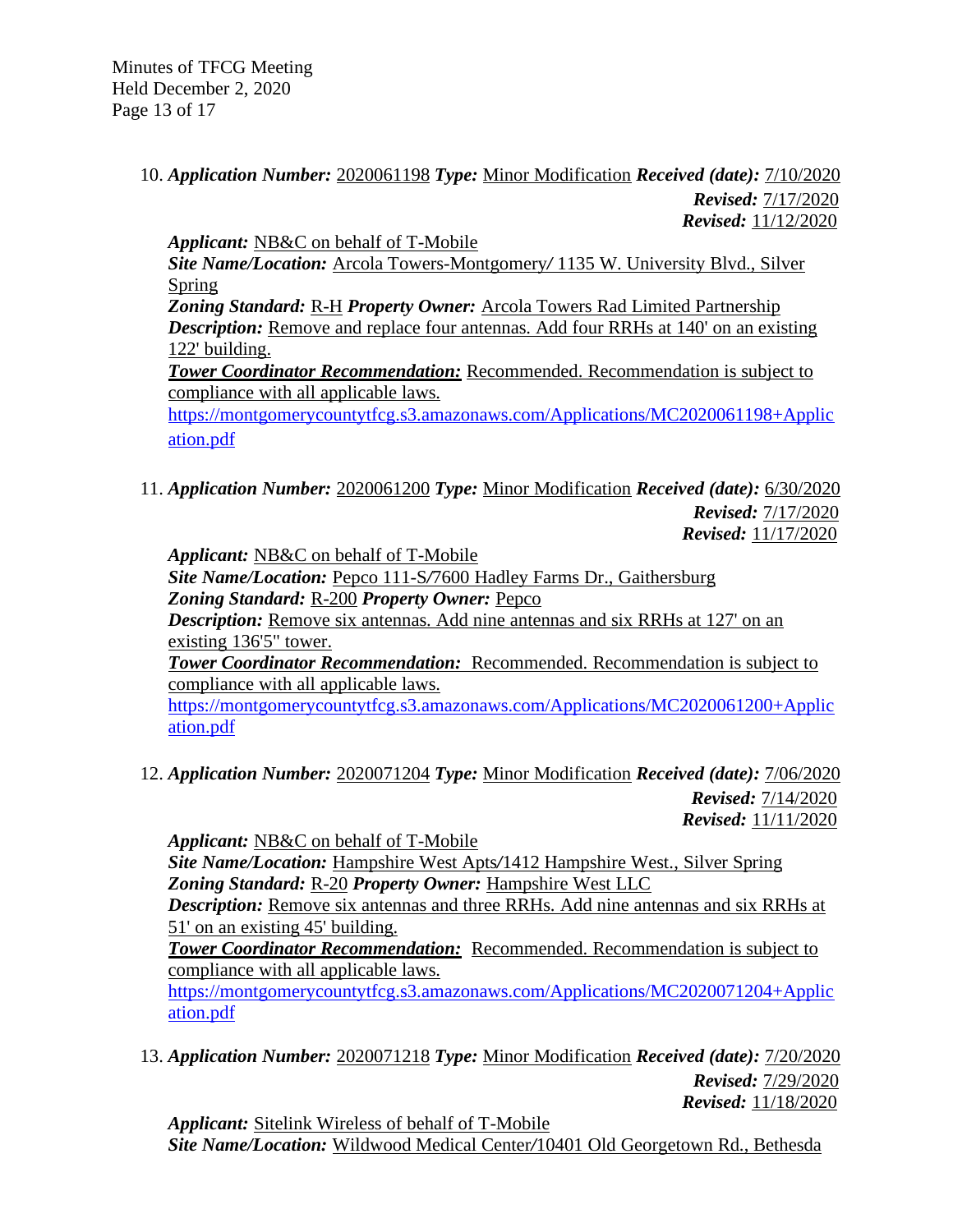Minutes of TFCG Meeting Held December 2, 2020 Page 14 of 17

> *Zoning Standard:* CRT-1.25 *Property Owner:* Wildwood Medical Center *Description:* Remove and replace three antennas. Add three RRHs at 55' on an existing 49'6" building. *Tower Coordinator Recommendation:* Recommended. Recommendation is subject to compliance with all applicable laws.

[https://montgomerycountytfcg.s3.amazonaws.com/Applications/MC2020071218+Applic](https://montgomerycountytfcg.s3.amazonaws.com/Applications/MC2020071218+Application.pdf) [ation.pdf](https://montgomerycountytfcg.s3.amazonaws.com/Applications/MC2020071218+Application.pdf)

14. *Application Number:* 2020081238 *Type:* Minor Modification *Received (date):* 8/11/2020 *Revised:* 8/25/2020  *Revised:* 11/17/2020

*Applicant:* NB&C on behalf of T-Mobile

*Site Name/Location:* Park Ritchie Apts*/*7600 Maple Ave., Takoma Park *Zoning Standard:* R-10 *Property Owner:* Park Ritchie LLC *Description:* Remove three antennas. Add threee antennas and three RRHs at 167' on an existing 148' apartment building. **Tower Coordinator Recommendation:** Recommended. Recommendation is subject to compliance with all applicable laws.

[https://montgomerycountytfcg.s3.amazonaws.com/Applications/MC2020081238+Applic](https://montgomerycountytfcg.s3.amazonaws.com/Applications/MC2020081238+Application.pdf) [ation.pdf](https://montgomerycountytfcg.s3.amazonaws.com/Applications/MC2020081238+Application.pdf)

15. *Application Number:* 2020081248 *Type:* Minor Modification *Received (date):* 8/26/2020 *Revised:* 8/27/2020

 *Revised* 11/12/2020

*Applicant:* NB+C of behalf of T-Mobile *Site Name/Location:* NOAA*/*6100 Executive Blvd, Rockville *Zoning Standard:* CR-1.5 *Property Owner:* 6100 Executive LLC *Description:* Remove three antennas. Add three antennas and three RRHs at 110' on an existing 105' building. *Tower Coordinator Recommendation:* Recommended. Recommendation is subject to compliance with all applicable laws. [https://montgomerycountytfcg.s3.amazonaws.com/Applications/MC2020081248+Applic](https://montgomerycountytfcg.s3.amazonaws.com/Applications/MC2020081248+Application.pdf) [ation.pdf](https://montgomerycountytfcg.s3.amazonaws.com/Applications/MC2020081248+Application.pdf)

16. *Application Number:* 2020081249 *Type:* Minor Modification *Received (date):* 8/26/2020  *Revised:* 11/20/2020

*Applicant:* NB+C of behalf of T-Mobile

*Site Name/Location:* Springbrook High School*/*201 Valley Brook Dr,Silver Spring *Zoning Standard:* R-200 *Property Owner:* Board of Education

*Description:* Remove and replace three antennas and three RRHs at 97' on an existing 99' monopole.

*Tower Coordinator Recommendation:* Recommended. Recommendation is subject to compliance with all applicable laws.

[https://montgomerycountytfcg.s3.amazonaws.com/Applications/MC2020081249+Applic](https://montgomerycountytfcg.s3.amazonaws.com/Applications/MC2020081249+Application.pdf) [ation.pdf](https://montgomerycountytfcg.s3.amazonaws.com/Applications/MC2020081249+Application.pdf)

17. *Application Number:* 2020081251 *Type:* Minor Modification *Received (date):* 9/18/2020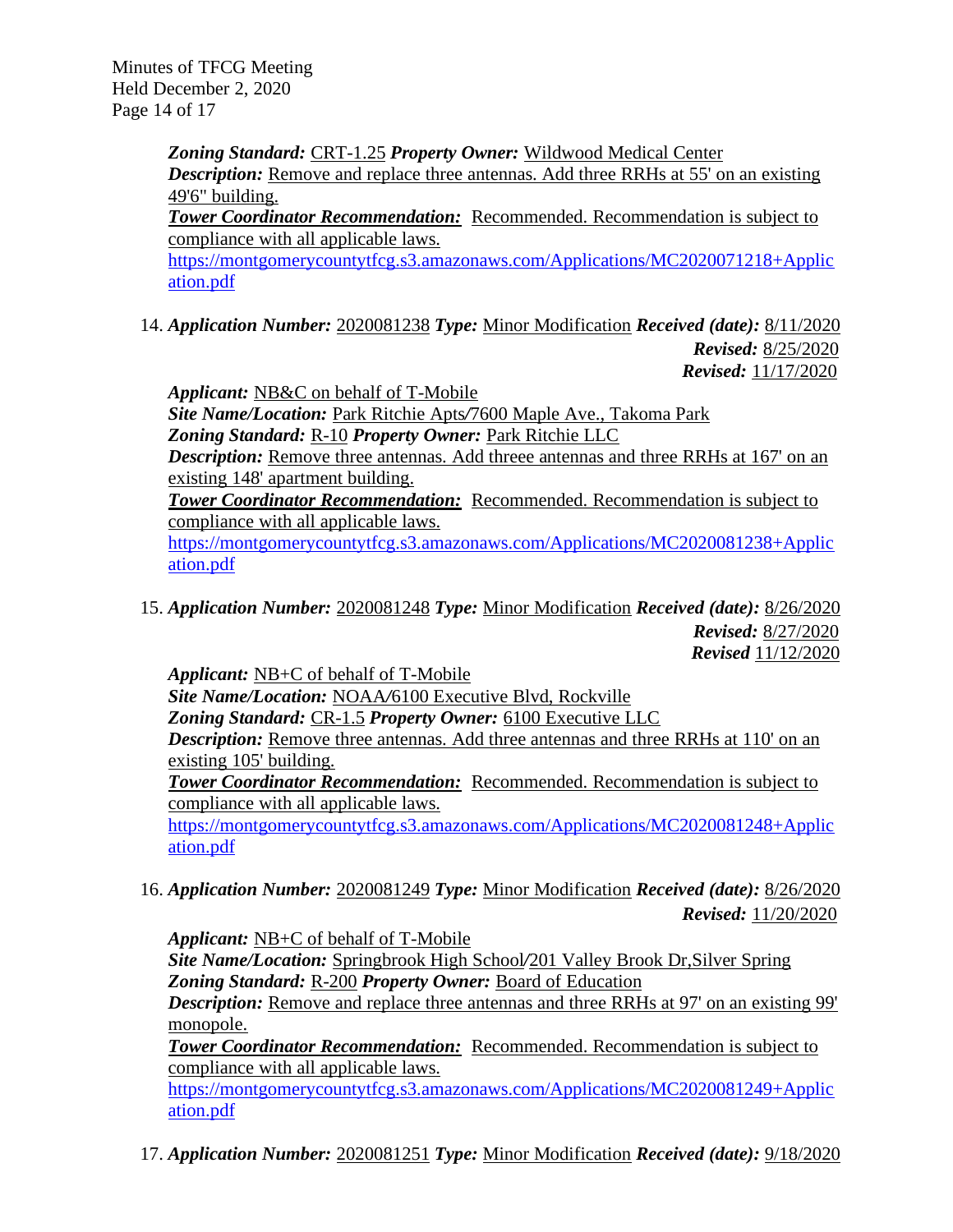*Revised:* 9/25/2020  *Revised:* 11/17/2020

*Applicant:* Smartlink Group on behalf of T-Mobile

*Site Name/Location:* Pavilion Apts*/*5901 Montrose Rd., Rockville *Zoning Standard:* CR-4.0 *Property Owner:* Monterey North Bethesda Investors, LLC *Description:* Remove three and add four antennas and two RRHs at 159'. Add two antennas and one RRH at 175' on an existing 152' building.

*Tower Coordinator Recommendation:* Recommended. Recommendation is subject to compliance with all applicable laws.

[https://montgomerycountytfcg.s3.amazonaws.com/Applications/MC2020081251+Applic](https://montgomerycountytfcg.s3.amazonaws.com/Applications/MC2020081251+Application.pdf) [ation.pdf](https://montgomerycountytfcg.s3.amazonaws.com/Applications/MC2020081251+Application.pdf)

18. *Application Number:* 2020091261 *Type:* Minor Modification *Received (date):* 9/15/2020  *Revised:* 9/25/2020  *Revised:* 11/20/2020

*Applicant:* NB+C on behalf of T-Mobile

*Site Name/Location:* Montg College Germantown*/*20200 Observation Dr., Germantown *Zoning Standard:* LSC-2.0 *Property Owner:* Board of Comm College Trustees for Montgomery County

*Description:* Remove three antennas and three RRH. Add three antennas and six RRHs at 192' on an existing 300' tower.

*Tower Coordinator Recommendation:* Recommended on condition the applicant provides written approval from WSSC at the time of permitting. Recommendation is subject to compliance with all applicable laws.

[https://montgomerycountytfcg.s3.amazonaws.com/Applications/MC2020091261+Applic](https://montgomerycountytfcg.s3.amazonaws.com/Applications/MC2020091261+Application.pdf) [ation.pdf](https://montgomerycountytfcg.s3.amazonaws.com/Applications/MC2020091261+Application.pdf)

19. *Application Number:* 2020091271 *Type:* Minor Modification *Received (date):* 9/21/2020  *Revised:* 9/24/2020  *Revised:* 11/20/2020

*Applicant:* NB+C on behalf of T-Mobile

*Site Name/Location:* Watkins Mill High School*/*10301 Apple Ridge Rd., Gaithersburg *Zoning Standard:* R-200 *Property Owner:* Board of Education

*Description:* Remove three antennas, two TMAs and one RRH. Add three antennas and threee RRH at 118' on a 120' monopole..

**Tower Coordinator Recommendation:** Recommended on condition the applicant provides written approval from the Superintendent of Montgomery County Public Schools of the attachments at the time of permitting. Recommendation is subject to compliance with all applicable laws.

[https://montgomerycountytfcg.s3.amazonaws.com/Applications/MC2020091271+Applic](https://montgomerycountytfcg.s3.amazonaws.com/Applications/MC2020091271+Application.pdf) [ation.pdf](https://montgomerycountytfcg.s3.amazonaws.com/Applications/MC2020091271+Application.pdf)

20. *Application Number:* 2020091272 *Type:* Minor Modification *Received (date):* 9/22/2020  *Revised:* 9/28/2020  *Revised:* 11/23/2020

*Applicant:* Advantage Engineers on behalf of T-Mobile *Site Name/Location:* White Oak Apartments**/**11550 Stewart Ln., Silver Spring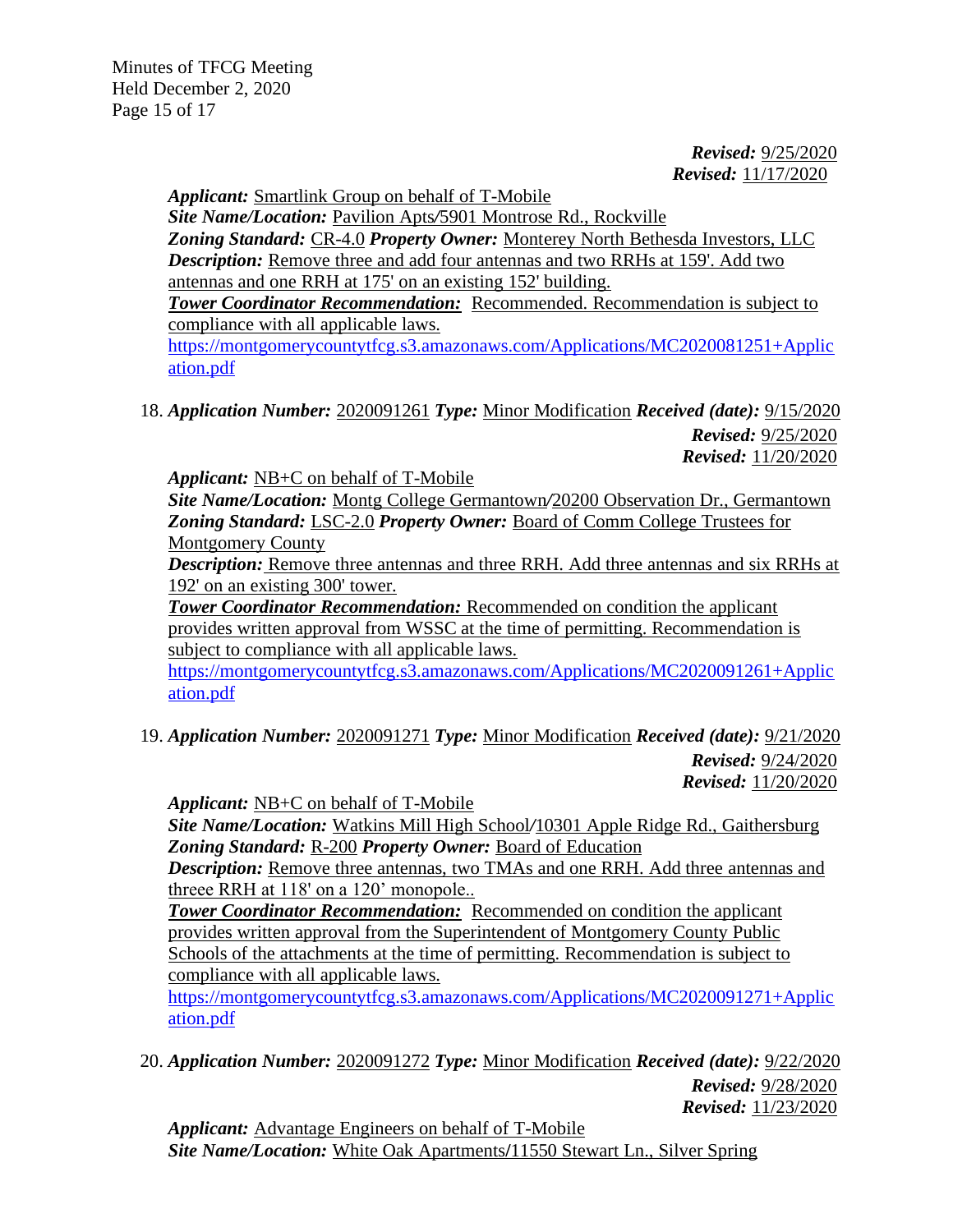Minutes of TFCG Meeting Held December 2, 2020 Page 16 of 17

> *Zoning Standard:* R-20 *Property Owner:* G&I IX MONTGOMERY WHITE OAK *Description:* Remove three antennas. Add three antennas and three RRH at 82' on an existing 73' building. *Tower Coordinator Recommendation:* Recommended. Recommendation is subject to compliance with all applicable laws. [https://montgomerycountytfcg.s3.amazonaws.com/Applications/MC2020091272+Applic](https://montgomerycountytfcg.s3.amazonaws.com/Applications/MC2020091272+Application.pdf) [ation.pdf](https://montgomerycountytfcg.s3.amazonaws.com/Applications/MC2020091272+Application.pdf)

21. *Application Number:* 2020091278 *Type:* Minor Modification *Received (date):* 9/24/2020  *Revised:* 9/29/2020  *Revised:* 11/17/2020

*Applicant:* NB+C on behalf of T-Mobile *Site Name/Location:* Kenwood Country Club*/*5601 River Rd., Bethesda *Zoning Standard:* R-90 *Property Owner:* Kenwood Country Club *Description:* Remove three antennas and three TMAs. Add six antennas and six RRHs at 166' on an existing 230' tower. *Tower Coordinator Recommendation:* Recommended. Recommendation is subject to compliance with all applicable laws. [https://montgomerycountytfcg.s3.amazonaws.com/Applications/MC2020091278.+Applic](https://montgomerycountytfcg.s3.amazonaws.com/Applications/MC2020091278.+Application.pdf) [ation.pdf](https://montgomerycountytfcg.s3.amazonaws.com/Applications/MC2020091278.+Application.pdf)

Patricia Wolford made a motion that the remaining reconsidered applications be recommended. Michelle Grace seconded the motion, and it was unanimously approved.

# **Regular Agenda**

*1. Application Number:* 2020101298 *Type:* Colocation *Received (date):* 10/07/2020 *Revised:* 10/12/2020 *Revised:* 11/03/2020

*Applicant:* WMATA *Site Name/Location:* Montgomery College Germantown */* 20200 Observation Dr., **Germantown** 

*Zoning Standard:* LSC-2.0 *Property Owner:* Board of Community College Trustees for Montgomery County

*Description:* Attach (2) whip antennas at 250' and (2) panel antennas at 244' on a 300' tower owned by WSSC. Install an 11'8"x34' prefabricated shelter and (1) 1,000 gallon liquid propane tank and backup generator within a compound expansion to the east of the fenced compound.

*Tower Coordinator Recommendation:* Recommended on condition the applicant provides written approval from WSSC at the time of permitting. Recommendation is subject to compliance with all applicable laws.

[https://montgomerycountytfcg.s3.amazonaws.com/Applications/MC2020101298+Report](https://montgomerycountytfcg.s3.amazonaws.com/Applications/MC2020101298+Report+and+Application.pdf) [+and+Application.pdf](https://montgomerycountytfcg.s3.amazonaws.com/Applications/MC2020101298+Report+and+Application.pdf)